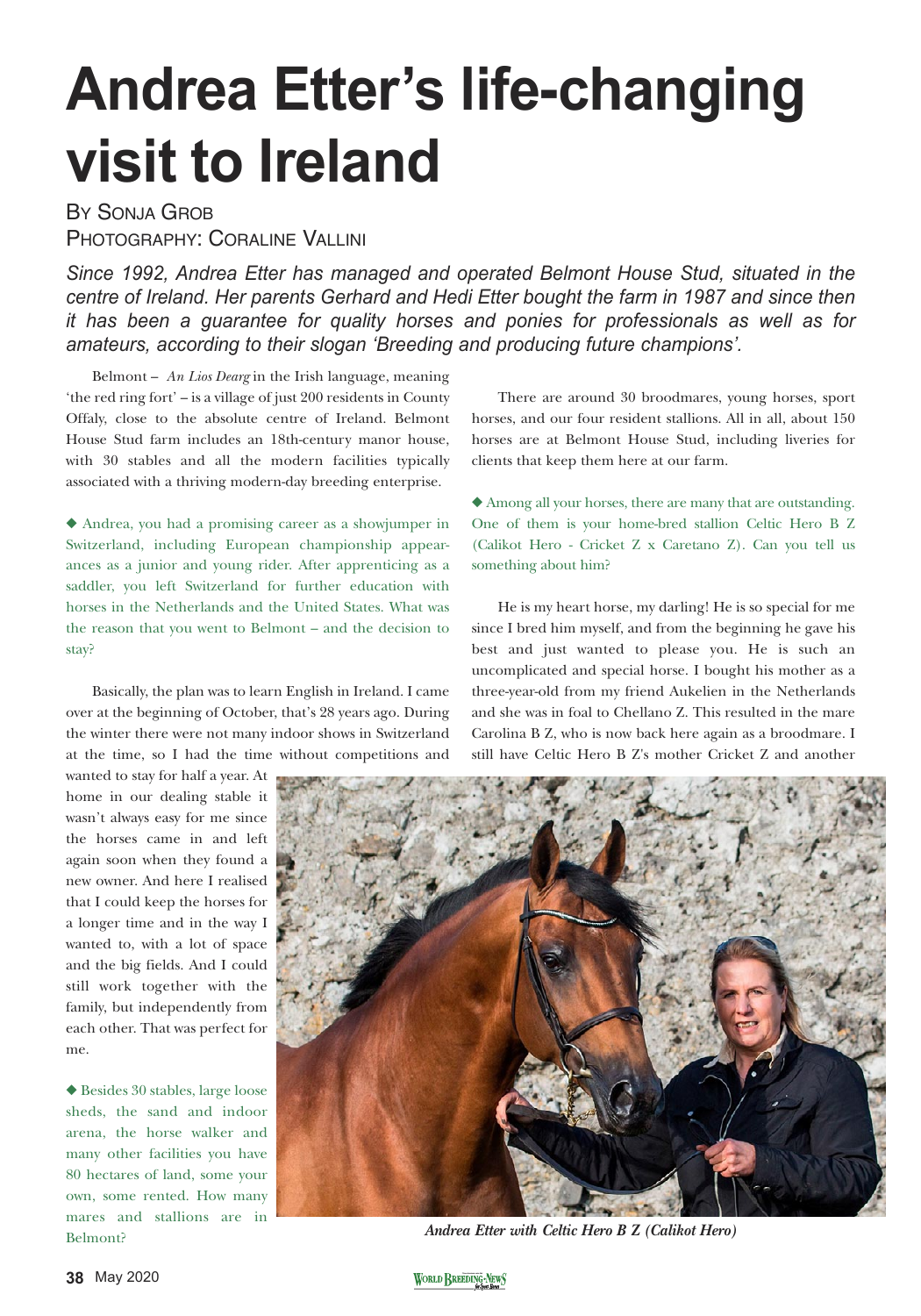

*Belmont House Stud*

sister (Cera Cara B by O-Piloth) in our breeding program.

Calikot Hero, Celtic Hero B Z's sire, whom we leased for one breeding season was bred by Luc Henry (Belgium). When Luc saw Celtic as a foal, he really liked him and we did a deal for a half share. Celtic was sold to the United States as a six-year-old and is being ridden successfully by Heather Caristo Williams up to 1m40. Frozen semen is available from us and his offspring are showing his exact same characteristics. They are very careful, easy to work with, nice types, horses that always want to perform at their best. I visited Celtic this spring and was very pleased to see him, he has a special place in my heart!

◆ You are also more than proud of Mr Lincoln B (Aganix du Seigneur - Lucy in the Sky B x O-Piloth), another a homebred stallion. What's the reason for this?

Mr Lincoln B's great-grandfather Wandango was my father's favourite horse. Wandango's first product was a mare called Wandonga, successful to 1m60 level with my brother Daniel, and Cameron Hanley. After her competition career Wandonga came to Belmont House Stud for breeding and is the grandmother of Mr Lincoln B. As a yearling I sold Mr Lincoln B to Tanja, a German friend of mine. Tanja left Mr Lincoln B with us and entrusted us with his education and his stud duties. I always believed in him, he won some major competitions as a three-year-old, including 'The Young Irelander' at CSI Millstreet.

will be ridden by Christian Ahlmann. I am really looking forward to see this combination in the ring together. To have bred such a stallion subsequently sold to the famous Zangersheide Stud and getting the opportunity to compete with such a top rider is a great pleasure for me. I am very pleased to have Mr Lincoln B's full brother, the five-year-old Mr Quincy B standing here at Belmont House Stud. Mr Quincy B is already a winner at three and four years of age, including the four-year-old finals at CSI Mullingar and the preliminary final at CSI Cavan.

◆ And not to forget, Stetter (Manhattan - Nicole x Goodtimes). He is also well known in your home country as Swiss rider Claudia Gisler competed him to 1m55. She competed him from the age of five to 14. How is he doing?

He had an injury at the age of 14 and then came to Belmont House Stud to stand at stud. Stetter had sired the successful 1m60 jumper Wetter before his competition career. The oldest of his Irish offspring are now six years old, and show his attributes, they are very careful and competitive, they are all very motivated, they want to win. Stetter is doing very well at the age of 21.

◆We could fill pages about all your horses, but there is a newcomer that lately joined your stud. Can you tell us something about Stockholm van't Roosakker Z (Stakkato - Quasibelle du Seigneur x Rubens du Ri d'Asse)?

Recently he was bought by Studfarm Zangersheide and